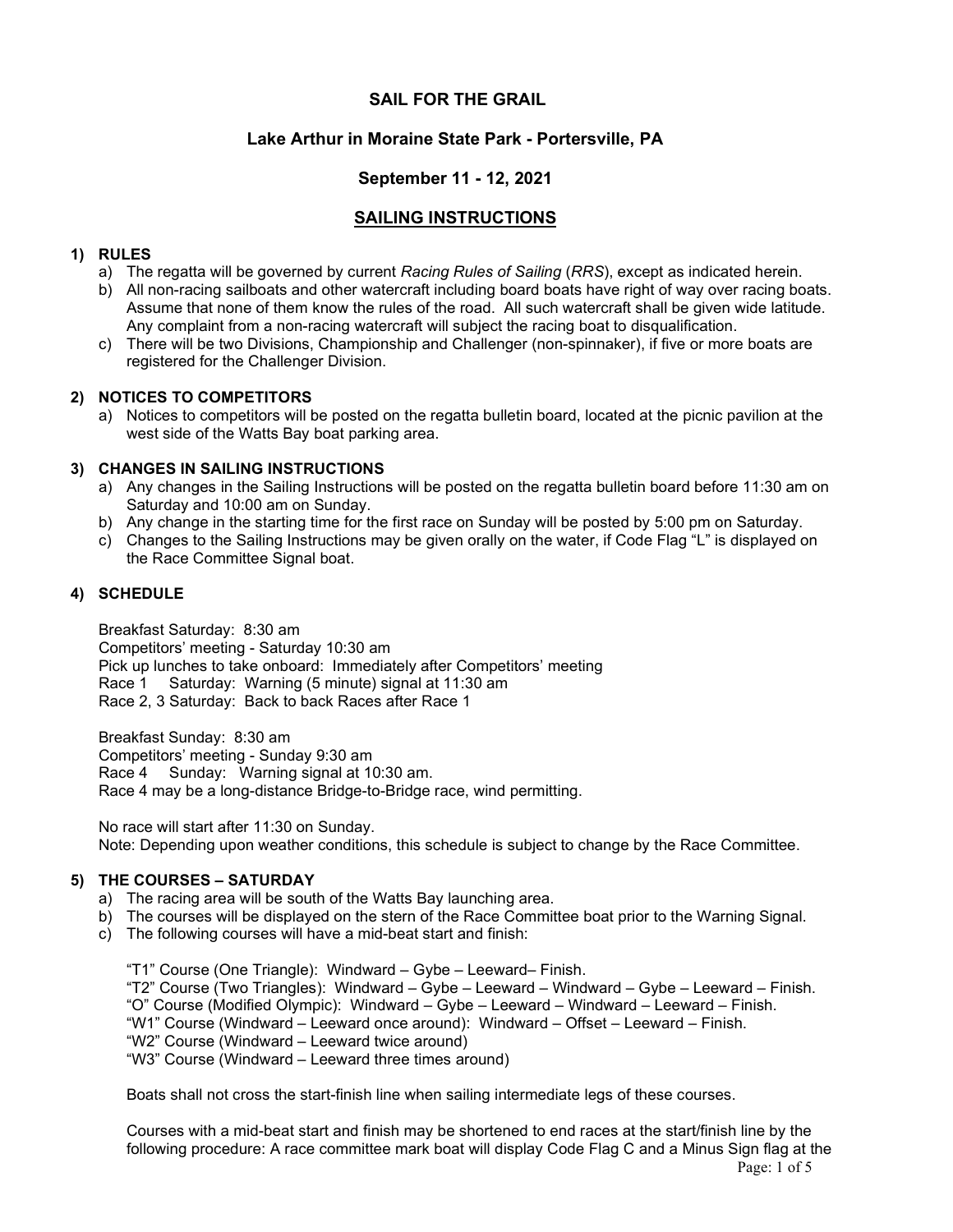mark preceding the finish. The Race Committee Signal boat will display Code Flag S with two horns. This changes RRS 32.2.

The following Saturday courses will NOT have a mid-beat start and finish:

"LF" Courses (Leeward Finish) – see attached diagram.

LF 1: One lap

- LF 2: Two laps
- LF 3: Three laps

 Boats shall sail between the gate marks in the direction from the previous mark, and round either mark. If one gate mark is missing, the remaining mark shall be rounded to Port. Ignore the gate marks when sailing the last leg of the course (to the finish line).

### 6) THE COURSE – SUNDAY – BRIDGE-TO-BRIDGE (weather permitting)

a) The course for the Bridge-to-Bridge race will be described at the skippers' meeting on Sunday.

### 7) VHF RADIOS

a) As a courtesy, the Race Committee will use Channel 72 to provide information to competitors. After the starting signal, the Race Committee will attempt to hail boats that are OCS and boats that have not complied with RRS 30.1. The delay of such hails, the order of hailing, the lack of a hail, or failure of a competitor to hear such a hail shall not be grounds for redress. This changes RRS 62.1(a).

#### 8) MARKS

- a) The windward mark will be a reddish orange shape, and the offset mark for the "W" and "LF"courses will be a smaller red shape.
- b) The gate marks will be yellow shapes.
- c) The start/finish mark will be a red flag mounted on a staff, or an orange flag in an anchored race committee boat, at the port end of the line.
- d) For the Bridge to Bridge race, the finish mark will be a yellow shape.
- e) In the event of a course change per RRS 33, the new mark will be a small yellow tetrahedron. The offset mark will not be reset if the course is changed.

## 9) THE START

- a) Races will be started in accordance with RRS 26.1 System 2. The starting order will be Challenger, then Championship. The Warning Signal flag for the Challenger Division will be a flag with the letter "O." The Warning Signal flag for the Championship Division will be a Flying Scot logo flag.
- b) The starting line will be between an orange flag on a staff on the Race Committee boat and the starting mark.
- c) Before the Warning signal for the first race each day, each boat shall sail past the stern of the Race Committee boat and hail her sail number which will be acknowledged by the Race Committee. A boat failing to do so will be notified of her failure and for subsequent infringement, will be scored "Did Not Start".
- d) Boats whose Warning signal has not been made shall keep clear of the starting area and of all boats whose Warning signal has been made.
- e) A boat that does not start within four (4) minutes after her starting signal or will be scored DNS without a hearing. This changes RRS A5.1.
- f) Prior to each start, as a courtesy, the Race Committee will sound about six short horn blasts to alert competitors that a starting sequence is about to begin. This does not apply to starts after an abandonment, postponement or general recall, in which case the sequence will begin one minute after lowering the corresponding flag. (Those flags will be lowered with one horn.)

#### 10) RECALLS

a) As a courtesy only, the Race Committee will attempt to notify individuals who start prematurely by calling sail numbers. The committee is under no obligation to guarantee notification. Failure by the Race Committee to make notification, or failure of a boat to receive notification, or the order of notification, will not be grounds for redress.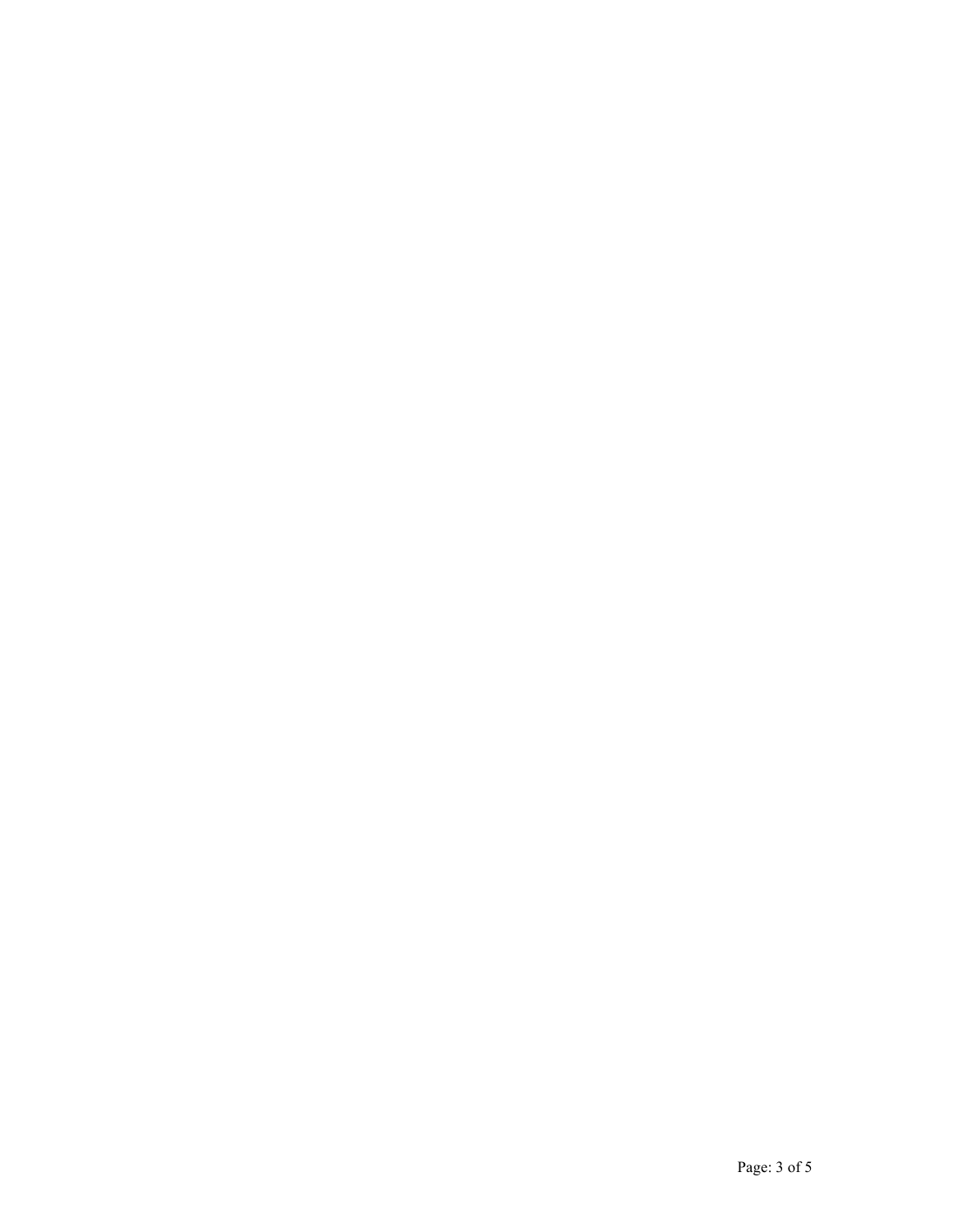### 11) THE FINISH

a) The finishing line will be between an orange flag on a staff on the Race Committee Signal boat and the nearby finishing mark.

## 12) TIME LIMIT

- a) Except for the Bridge-to-Bridge race, the time limit will be 30 minutes for the first boat to reach the first mark and 90 minutes for the first boat to finish. If either time limit is not met, the race will be abandoned.
- b) Boats not finishing within 30 minutes of the first boat will be scored the number of points as the last boat finishing within the time limit plus two points. This changes RRS 35.
- c) If boats far behind are delaying the start of a subsequent race, the Race Committee may terminate the race and score such boats at their position when the race is terminated.

## 13) PROTESTS

- a) A boat intending to protest shall notify the Race Committee boat immediately upon finishing, or at the first reasonable opportunity, giving them her sail number and the sail number(s) of the boat(s) she is protesting. If unable to finish, notification shall be given at the first reasonable opportunity after returning to shore. This changes RRS 61.
- b) Protests shall be written on forms available at the registration table and lodged with the Race Committee within one-half hour after the Race Committee boat docks. Protests will be heard by a committee designated by the Race Committee in the approximate order they are received. The time of the hearing will be determined by the committee chairman.

## 14) SCORING AND TROPHIES

- a) The Low Point Scoring System, RRS A4 will apply except that each boat's total score will be the sum of her scores for all races.
- b) One race shall be completed to constitute a series.
- c) Trophies will be awarded to the top five Championship Division boats and to the top three Challenger Division boats.
- d) If fewer than five boats elect the Challenger Division, all boats will race in one Division and the three Challenger Division trophies will be used as Mid-Fleet trophies for the Championship Division.
- e) The Mid-Fleet trophy will be awarded as follows: The top Mid-Fleet position will be determined by dividing the total number of boats starting all races by two, and rounding up if necessary.
- f) For the Championship Division, only skippers who are FSSA members are eligible to win trophies.

## 15) SAFETY

- a) Boats shall have all required safety equipment (life jackets, throwable flotation device, anchor with rope, whistle or horn, and paddle). A bow bag and at least one transom port are also required by the FSSA Specifications.
- b) A boat retiring from a race or electing not to sail in a subsequent race shall notify the Race Committee either upon leaving the course or, if that is impossible, as soon as possible upon arriving ashore.
- c) It is each competitor's exclusive and individual responsibility to decide whether or not to race or continue racing, to wear a life jacket and to otherwise provide for his or her own personal safety. The Race Committee will make no signal requiring life jackets.
- d) Competitors participate in this regatta entirely at their own risk. See RRS 3, Decision to Race. The Organizing Authority will not accept any liability for material damage or personal injury or death sustained in conjunction with or prior to, during, or after the regatta.

## 16) REGATTA CREW SUBSTITUTIONS

- a) The skipper and number of crew shall remain unchanged.
- b) A request to substitute crew members (of similar weight and experience) must be approved by a majority of the skippers at the skippers' meeting prior to the scheduled start of the race in which the substitution will occur.

## Revision 7-15-21

~~\_/)~~\_/)~~\_/)~~\_/)~~\_/)~~\_/)~~\_/)~~\_/)~~\_/)~~\_/)~~\_/)~~\_/)~~\_/)~~\_/)~~\_/)~~\_/)~~\_/)~~\_/)~~\_/)~~\_/)~~\_/)